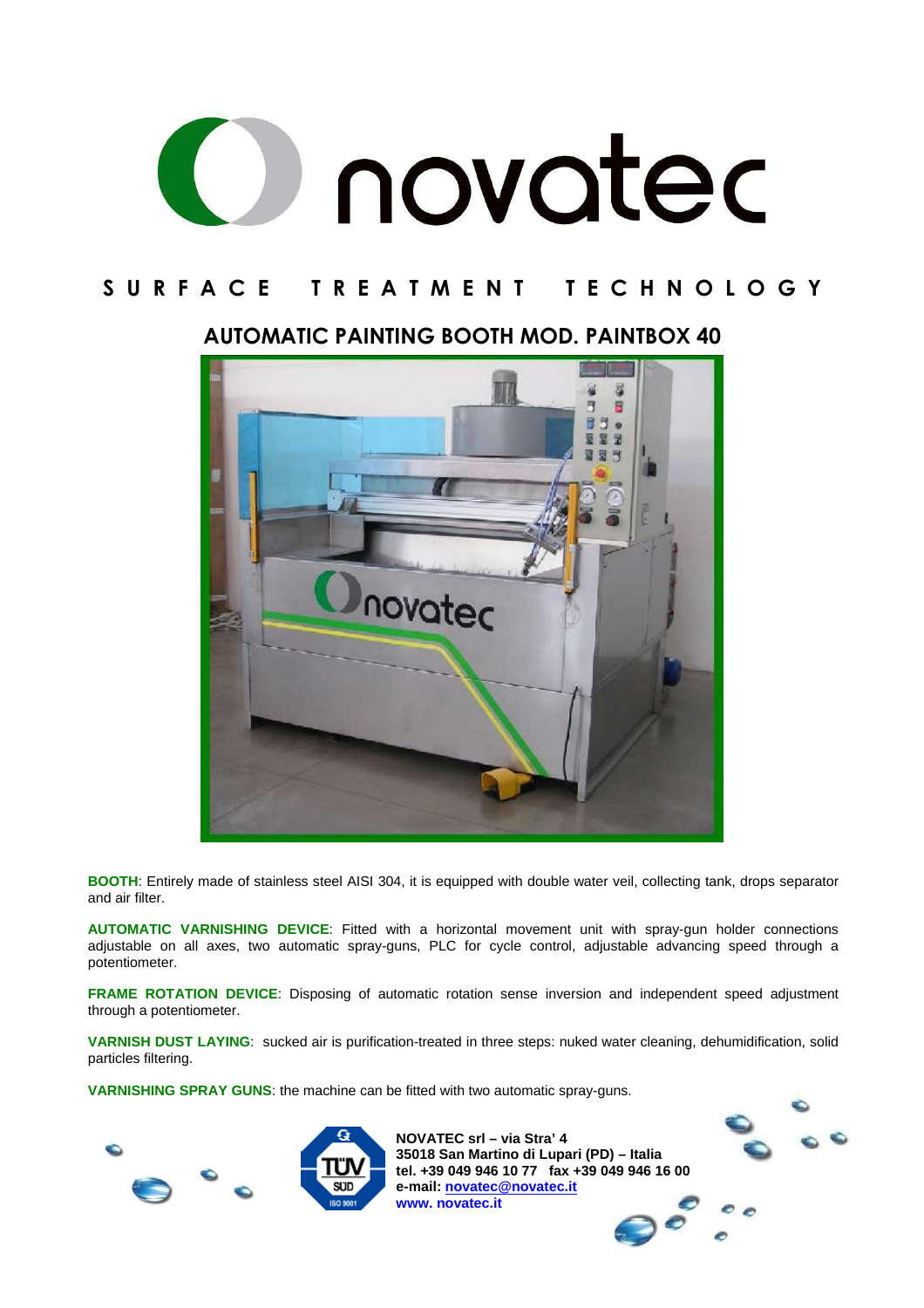

**CABINA DI VERNICIATURA AUTOMATICA MOD. PAINTBOX 40** 



**CABINA**: Interamente realizzata in acciaio inossidabile AISI 304m, è provvista di doppio velo d'acqua, vasca di raccolta, separatore a setacci multipli e filtro d'aria.

**UNITA' AUTOMATICA DI VERNICIATURA**: Costituita da gruppo traslazione orizzontale dotato di attacchi porta pistole regolabili su tutti gli assi, due pistole polverizzatrici adatte sia per la vernice coprente che per la vernice di finitura e PLC per il controllo dei cicli. La velocità di avanzamento è regolabile in continuo a mezzo potenziometro.

**DISPOSITIVO DI ROTAZIONE TELAI**: Dispone di un sistema per l'inversione automatica del senso di rotazione. Velocità di rotazione regolabile in continuo tramite potenziometro.

**ABBATTIMENTO POLVERE E VERNICI**: L'aria aspirata viene sottoposta a tre fasi di depurazione: lavaggio con acqua nebulizzata; deumidificazione e cattura parti solide tramite filtro apposito.

**PISTOLE PER VERNICI**: La macchina è disponibile con pistole polverizzatrici pneumatiche oppure pistola elettrostatica.





**NOVATEC srl – via Stra' 4 35018 San Martino di Lupari (PD) – Italia tel. +39 049 946 10 77 fax +39 049 946 16 00 e-mail: novatec@novatec.it www. novatec.it** 

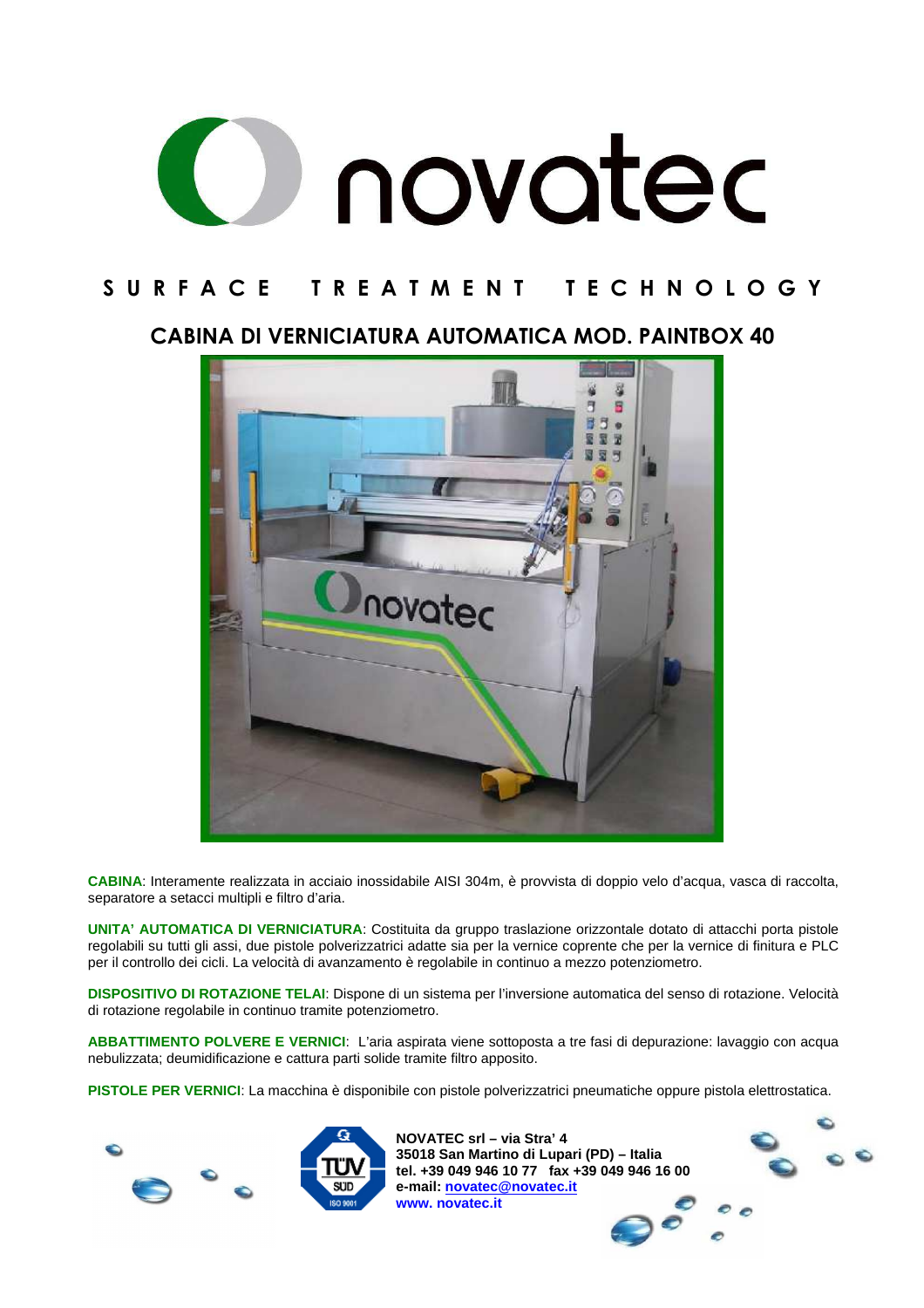

**CABINA DI VERNICIATURA MANUALE – MANUAL PAINTING BOOTH** 



**MODULI DI APPASSIMENTO VERNICI – VARNISH PRE-DRYING MODULES** 

**VARNISH PRE-DRYING MODULE MOD. GTR 12** 

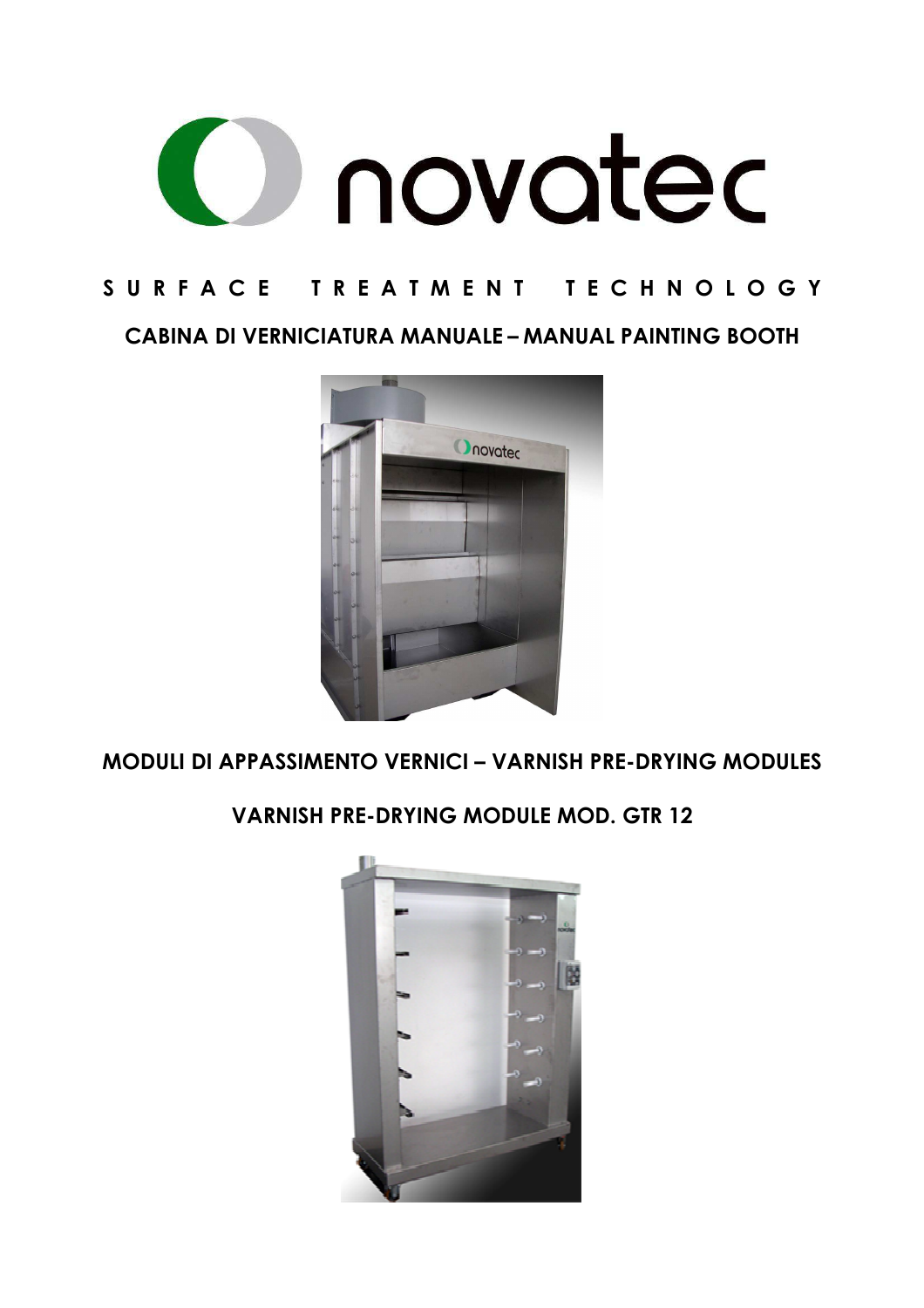

**Varnish drying modules type GTR are used to keep just varnished frames in continuous rotation. This movement favours the homogeneous varnish laying before drying phase.** 

#### **They're composed of:**

**ENCLOSURE: fabricated entirely of stainless steel AISI 304 sheets installed on the bearing frame. The frame is provided with 4 wheels that facilitate the movement of the machine.** 

**AIR EXTRACTION: the varnish laying module will be provided with a pipe in the upper part of it for the connection to a central extraction system. Air will pass through a resin filter placed in the lower part of the module and then it will be conveyed to the side edge having a pierced plate and being connected to the extraction pipe.** 

**FRAME-HOLDER CHASSIS ROTATION: composed of 12 rotating supports with friction, controlled by a drive group with gear motor, pinion and chain.** 

#### **AUTOMATIC VARNISH PRE-DRYING MODULE MOD. GRT 30/40**



**Automatic varnish laying modules type GRT 30/40 allow the laying of the pieces in a continuous operating cycle.** 

**VARNISH LAYING MODULE: the bearing frame is composed of assembled tubular sections and it supports the external enclosure as well as the internal automatic carrier of module.** 

**ENCLOSURE: the perimeter enclosure and the top are composed of panels fabricated in stiff expanded polyurethane having high insulating property. The external frame is in varnished steel sheets.** 

**AUTOMATIC DOOR: This door will let the operator load and unload piece-holder bars. A pneumatic cylinder controlled by an external pedal will open automatically the door.** 

**INTERNAL CARRIER: it is composed of two parallel chains controlled by a gear motor and its transmissions, with built-in torque limiter.** 

**HEATING: an electric exchanger with battery of fin resistances is placed on the side wall of the dryer.**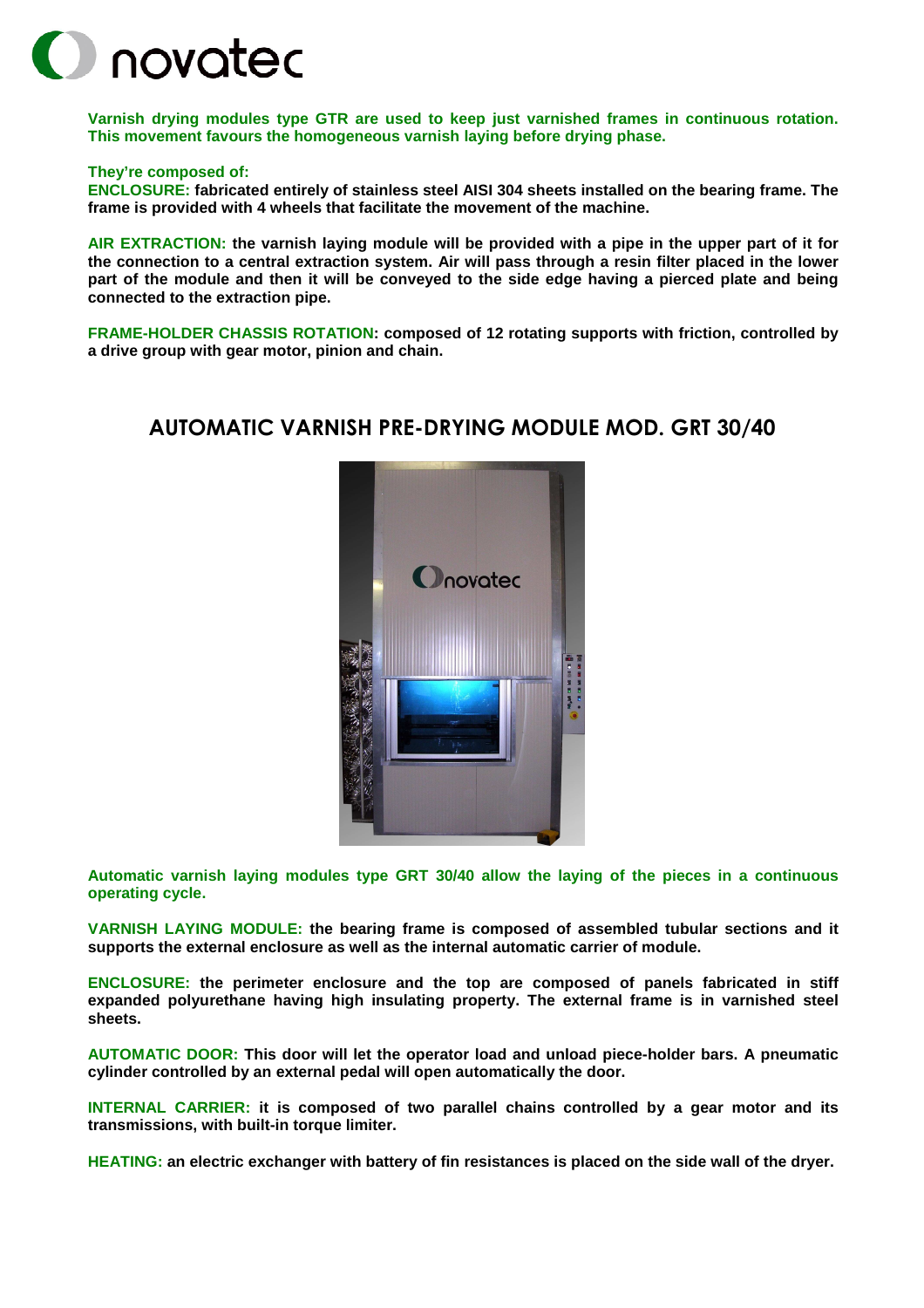# **O** novated

#### **FORNO STATICO DI ASCIUGATURA – STATIC OVEN FOR DRYING**



**This oven has been specifically designed for the drying of varnish; it is provided with a heat exchanger, installed next to the drying room, which provides for the thermo exchange by means of an electro-ventilator.** 

**The electro-ventilator has the function of recycling the oven's internal air as well as renewing the air by forcing it into the drying room from outside through a filter.** 

**The oven consists of:** 

**THERMO VENTILATION GROUP with heat exchanger composed of:** 

- **Electric heating resistances;**
- **Electronic thermo regulator for the control and adjustment of the temperature;**
- **Safety thermostat;**
- **Hot air recycling system composed of one centrifugal electro-ventilator.**

**CONTROL CONSOLE composed of:** 

- **Containing box made of varnished steel;**
- **Master switch;**
- **Start and Stop switches;**
- **Switch for the control of the heating resistances;**
- **Electronic thermo regulator +/- 2° C;**
- **Timer with acoustic transponder for drying cycle end.**
- **Optical indicators and warning lights.**

#### **OVEN STRUCTURE composed of:**

- **Zinc-coated steel panels with thermal insulation (glass wool thickness: 80 mm);**
- **Thermal insulated front door with two wings;**
- **The bottom of the oven is fitted with guides for the trolleys.**

| Internal dimensions: | upon request                     |
|----------------------|----------------------------------|
| Working temperature: | max. $220^{\circ}$ C             |
| Heating power:       | 8 - 16 Kw                        |
| Capacity:            | 1 or 2 trolleys per drying cycle |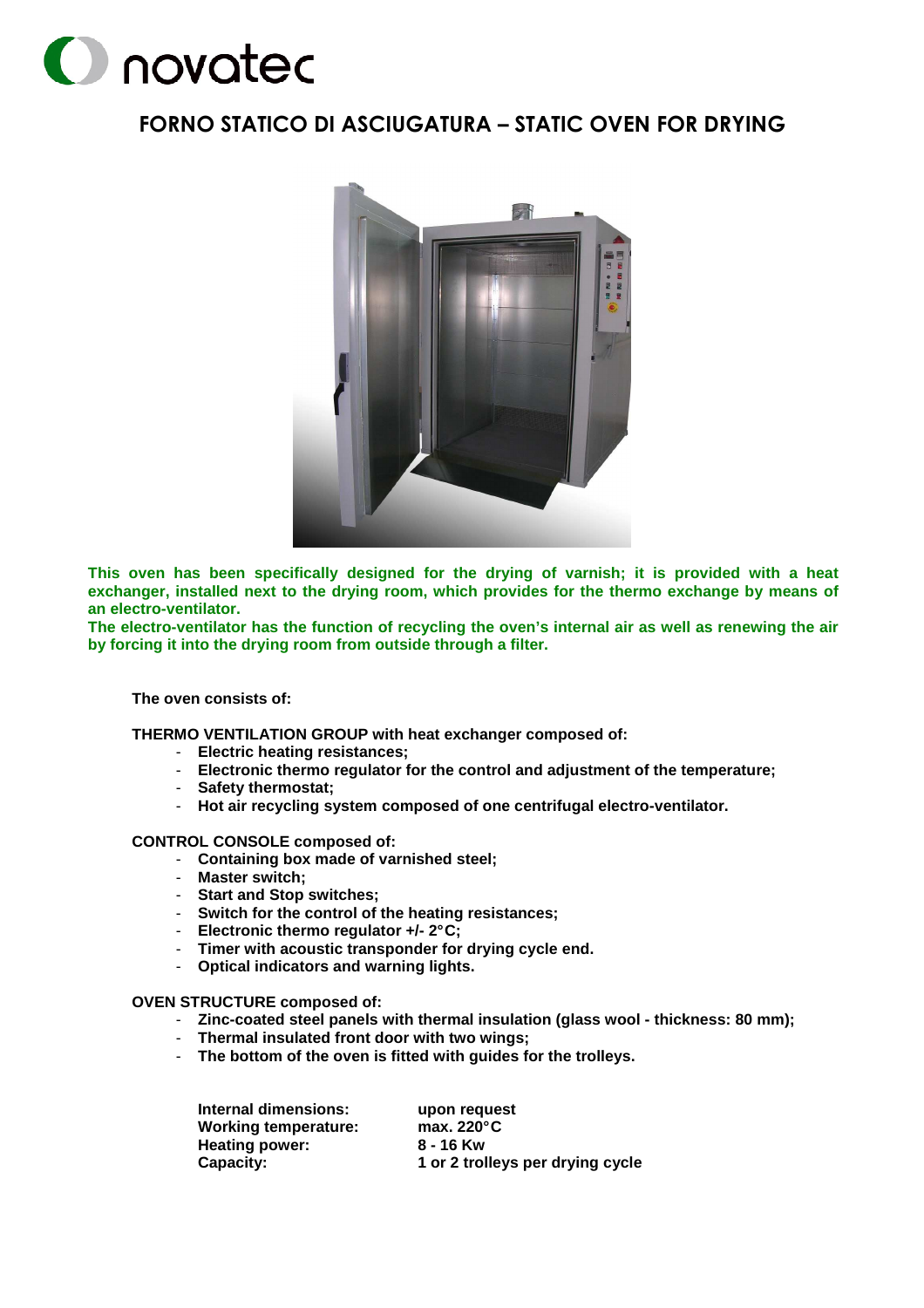

**CABINE DE VERNISSAGE AUTOMATIQUE MOD. PAINTBOX 40** 



**CABINE**: Entièrement réalisé en acier inoxydable AISI 304, équipée de voile d'eau, bac de rétention et filtre pour l'air.

**DISPOSITIF DE VERNISSAGE AUTOMATIQUE**: Doté de connexions réglables sur tous les axes pour les pistoletspulvérisateurs. Vernissage en continu avec du vernis filtré et pistolets-pulvérisateurs appropriés soit pour le vernis de fond que pour le vernis de finition. La vitesse d'avancement et de rotation sont réglables.

**DISPOSITIF POUR LA ROTATION DES BRANCHES**: Muni d'un système pour l'inversion automatique du sens de rotation et régulateur de vitesse indépendant.

**DEPURATION DE L'AIR**: Au moyen d'un voile d'eau, de la zone d'abattage pourvue de tuyères de vaporisation et d'un filtre d'air.

**PISTOLETS-PULVERISATEURS**: Sur demande la cabine peut être équipée d'un pistolet électrostatique au lieu des pistolets traditionnels.





**NOVATEC srl – via Stra' 4 35018 San Martino di Lupari (PD) – Italia tel. +39 049 946 10 77 fax +39 049 946 16 00 e-mail: novatec@novatec.it www. novatec.it**